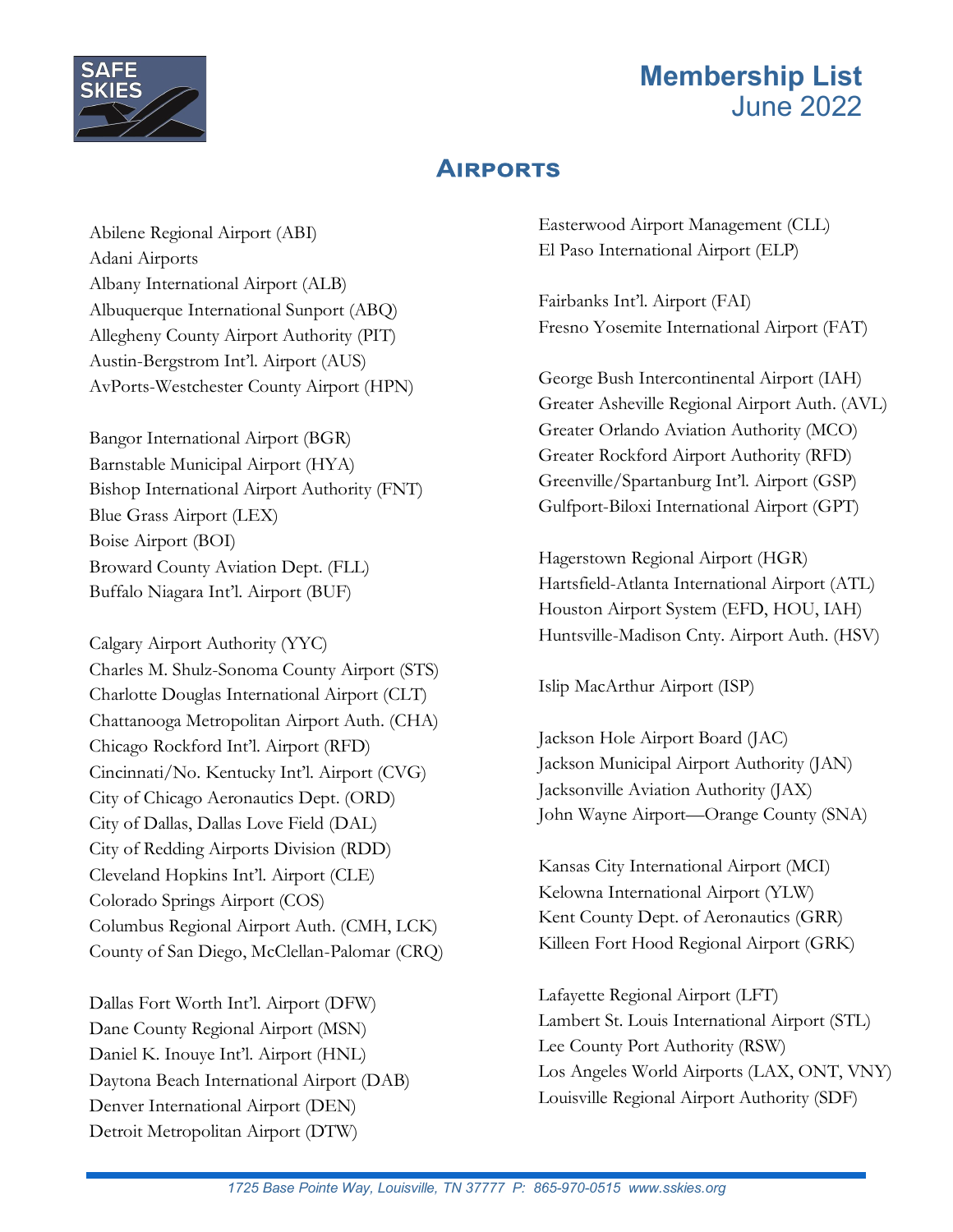

#### AIRPORTS, CONT'D.

Manchester-Boston Regional Airport (MHT) Maryland Aviation Administration (BWI) Massachusetts Port Authority (BOS) Memphis-Shelby County Airport Auth. (MEM) Metropolitan Airports Commission (MSP) Metropolitan Knoxville Airport Auth. (TYS) Metropolitan Nashville Airport Auth. (BNA) Miami-Dade Aviation Department (MIA) Milwaukee Mitchell International Airport (MKE)

Namibia Airports Company Norman Y. Mineta San Jose Int'l. Airport (SJC) Northwest Florida Beaches Int'l. Airport (ECP)

Omaha Airport Authority (OMA)

Palm Springs International Airport (PSP) Pensacola International Airport (PNS) Perth Airport Pty. Ltd. Philadelphia International Airport (PHL) Phoenix-Mesa Gateway Airport Authority (IWA) Phoenix Sky Harbor Int'l. Airport (PHX) Port Authority of New York & New Jersey Port of Oakland/Oakland Int'l. Airport (OAK) Portland International Airport (PDX) Punta Gorda Airport (PGD)

Reagan Washington National Airport (DCA) Reno-Tahoe Airport Authority (RNO) Rick Husband Amarillo International Airport (AMA)

Sacramento International Airport (SMF) Salt Lake City Dept. of Airports (SLC) San Angelo Regional Airport (SJT) San Antonio International Airport (SAT)

San Diego Cnty. Regional Airport Auth. (SAN) San Francisco International Airport (SFO) Sanford Airport Authority (SFB) Santa Fe Regional Airport (SAF) Sarasota Manatee Airport Authority (SRQ) SeaTac International Airport (SEA) Shenandoah Valley Regional Airport (SHD) Snohomish County Airport- Paine Field South Jersey Transportation Auth. (ACY) Spokane International Airport (GEG) Springfield Airport Authority (SPI) State of Alaska DOT & PF-Central Region State of Alaska DOT & PF-Northern Region

Tallahassee International Airport (THL) Tampa International Airport (TPA) Tucson Airport Authority (TUS) Tulsa International Airport (TUL)

Vancouver Airport Authority (YVR) Vero Beach Regional Airport

Washington Dulles Int'l. Airport (IAD) Western Sydney Airport Wilkes-Barre/Scranton Int'l. Airport (AVP) Will Rogers World Airport (OKC)

Youngstown-Warren Regional Airport (YNG)

#### **AIRLINES**

American Airlines Atlas Air FedEx Express Southwest Airlines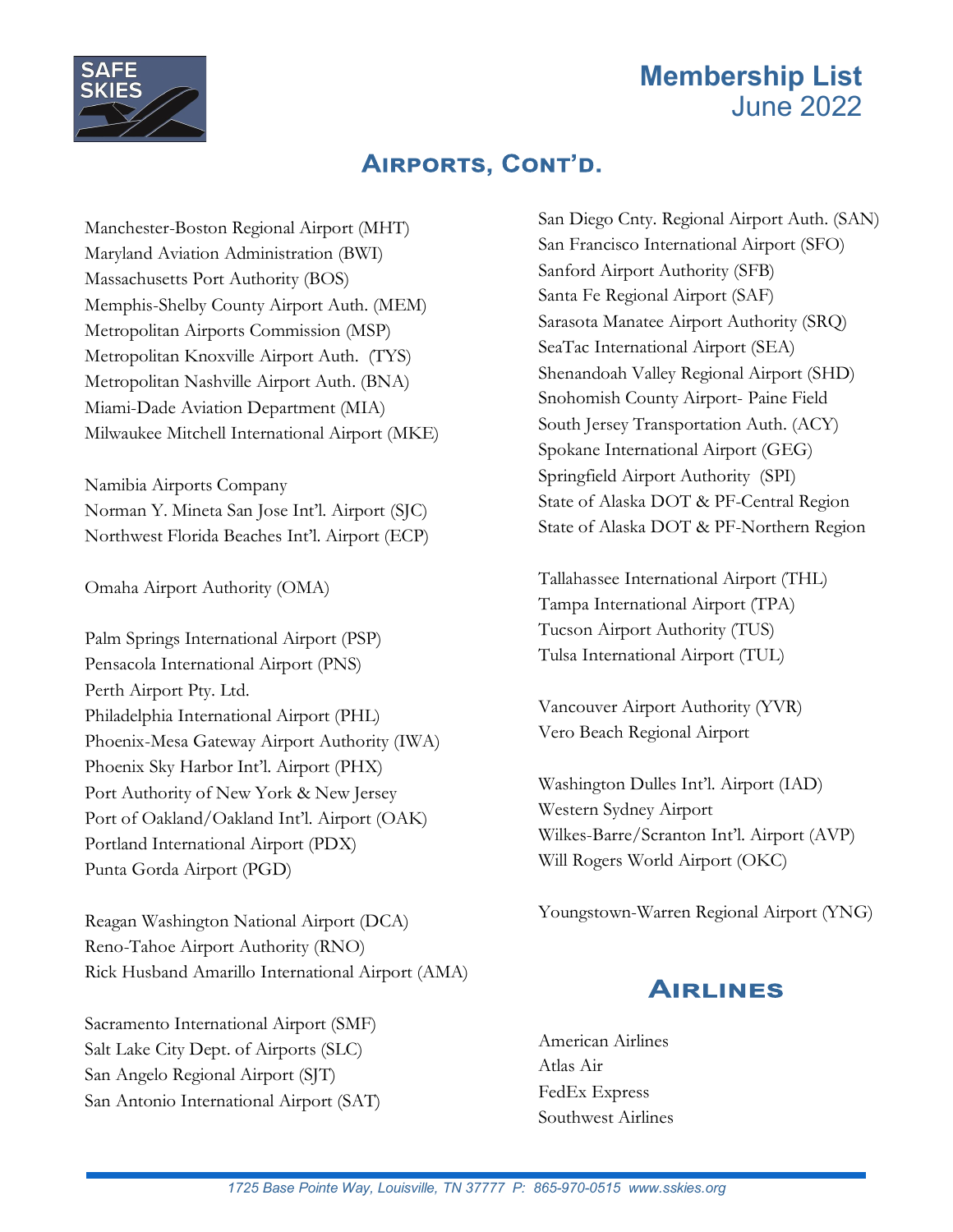

#### **ASSOCIATIONS**

Air Traffic Control Association Airlines for America Airport Consultants Council Airport Law Enforcement Agencies Network Airports Council International – North America American Association of Airport Executives Association of Flight Attendants—CWA

Cargo Airlines Association

East Tennessee Economic Council

International Airport and Seaport Police (INTERPORTPOLICE) Int'l. Association of Baggage System Companies International Biometrics & Identification Assoc.

National Air Carrier Association National Association of State Aviation Officials

Regional Airline Association

Security Industry Association Smart Card Alliance

Tennessee Valley Corridor, Inc. The Airforwarders Association

Victims of Pan Am Flight 103

#### **INDIVIDUALS**

Siegy Adler James Barnes Dr. Daniel Benny Dhananjay Birwadkar Charlotte Bryan Kerran Campbell Amit Singh Dabas Anne No Dessureau Kim Dickie Phil Ellsworth Mike Everson Darrell Finke Joseph Flynn Troy Frain Michele Freadman Eric Hess Stanley Johns Douglas Kapillary Scott Lawson Gaël Le Bris Michael Lowder Darren Ngo Hien Nguyen Jeanne Olivier Melinda Pagliarello Scott Parramore Jack Plaxe Sooraj Rajan Alex Ralli Charles Reed Jose Ruiz Sam Samuels Nader Sayegh, PSP Lt. David Shinskey Gary Smedile Jerry Steckmeister Lev Stolpner Gael Texier Michael Thompson James Thurmond Timothy Tyler Doug Watkins Craig Weber Ryan Wheeler

Christopher Martin Dr. Ron Martin Andrew McClumpha

Dr. Amber Wilson J. Leonard Wood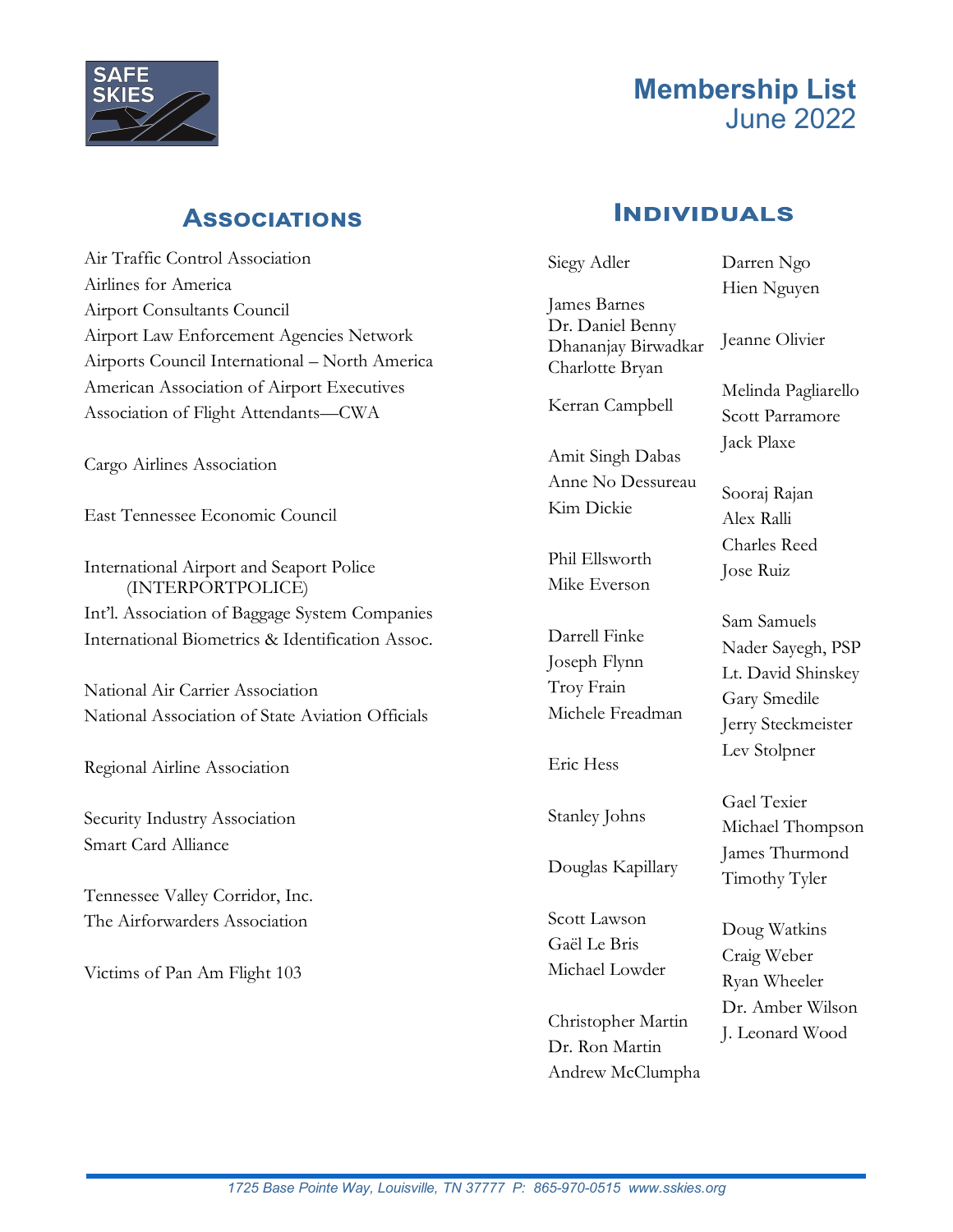

#### **GOVERNMENT & EDUCATION**

Albany County Sheriff's Office (NY)

Charleston Int'l. Airport Dept. of Public Safety Charlotte Mecklenburg Police Department Charlottesville-Albemarle Airport Department of Public Safety Civil Aeronautics Board (Philippines)

Embry-Riddle Aeronautical Univ. Worldwide

Fluor Marine Propulsion Corp (Manages Naval Nuclear Lab)

Fort Wayne Allen County Airport Authority-Public Safety Department

Horry County Police MYR Division

Massachusetts State Police—Logan Airport MassDOT Aeronautics Division Metropolitan Airport Authority Public Safety Dept. (Quad City Airport, Moline, IL) Metropolitan State University of Denver Miami Dade Police Department Middle Tennessee State University

Oak Ridge National Laboratory

Phoenix Police Department Port of Portland Police Department

Tampa International Airport Police Department Tennessee Air National Guard Texas Department of Criminal Justice Transport Canada

University of Arkansas Univ. of So. California-Aviation Safety & Security Program University of Tennessee

Vaughn College of Aeronautics and Technology

West Virginia University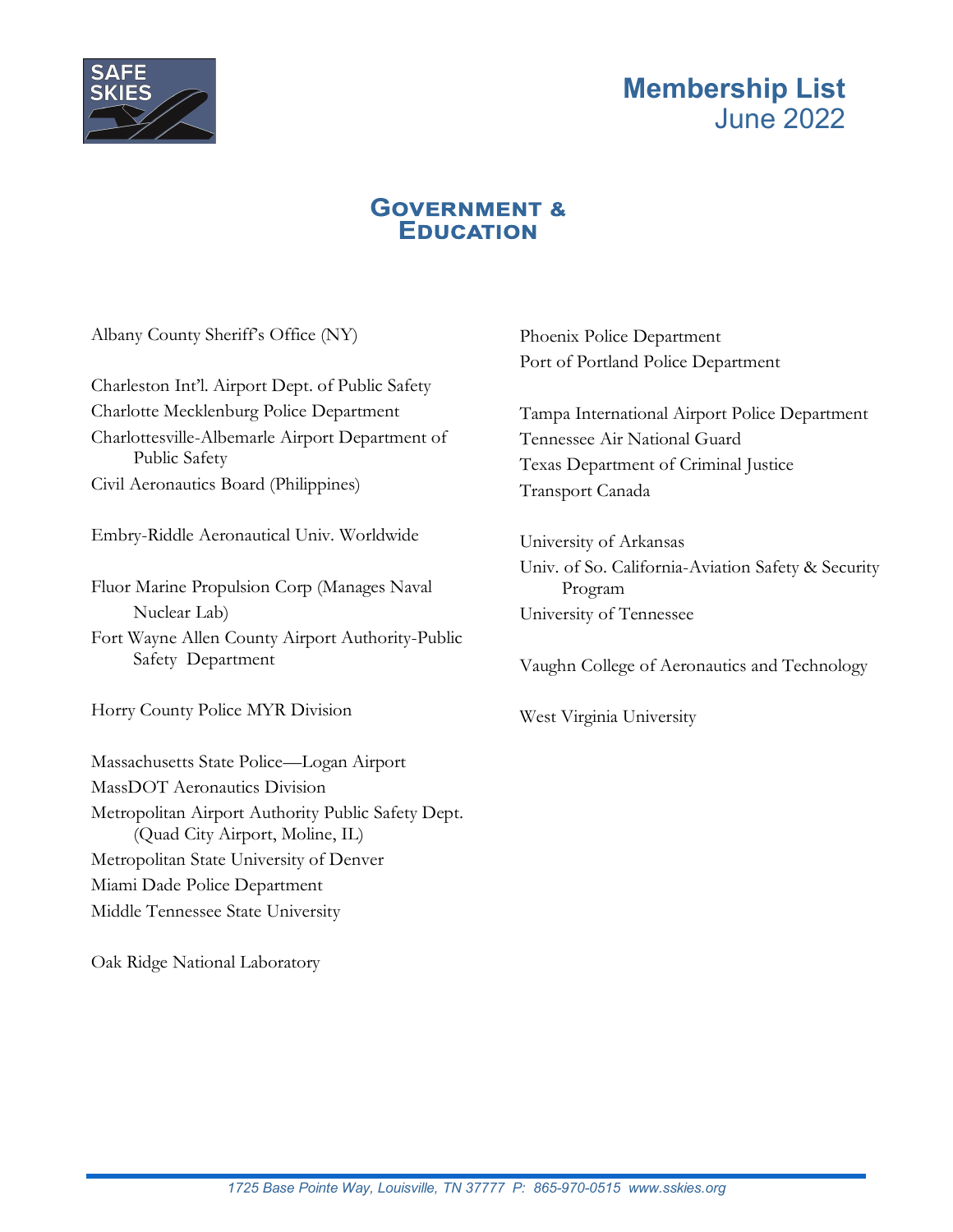

#### **INDUSTRY**

911 Security

AAiM High Planning & Simulation ABLOY USA ACAMP Active Shooter Response Unit ACTS-Aviation Security Advanced Sciences & Technologies, LLC Advanced Security Consulting, LLC AECOM AeroGear Telemetry Agent Vi Aisthon Allen Sign Company Alliant Technologies Allied Universal Security Services Alliiance American Science & Engineering Ameristar Perimeter Security AMICO Security Products Amir Neeman Consulting, LLC Amulet Protective Technologies, Inc. Ann Warner LLC AnyVision Apple Designs, Inc. ARCADIS Archarithms, Inc. Armatura LLC Arora Engineers, Inc. Arup Astrophysics, Inc. Atkins Global Atlantic Group Associates

Aventura Technologies, Inc. Aviation Innovation, LLC Aviation Security Consulting, Inc. Avigilon Axion Partners LLC Axis Communications

Betafence USA Beyond Business Connections Pty Ltd. Big Sky Incorporated Biometrica Systems, Inc. Birdi & Associates, Inc. BLASI/record Bosch Building Technologies, LLC Brawner Group Bridge Technology, Inc. BRS Labs Burns Engineering Burns & McDonnell

C&S Companies Caldes & Foners Caliber Sales Engineering Camio.com Campbell-Hill Aviation Group, LLC Campbell & Paris Engineers CEIA-USA CHA Consulting, Inc. CheckVideo, LLC Chenega Management Christie Digital Chrysalis Global Aviation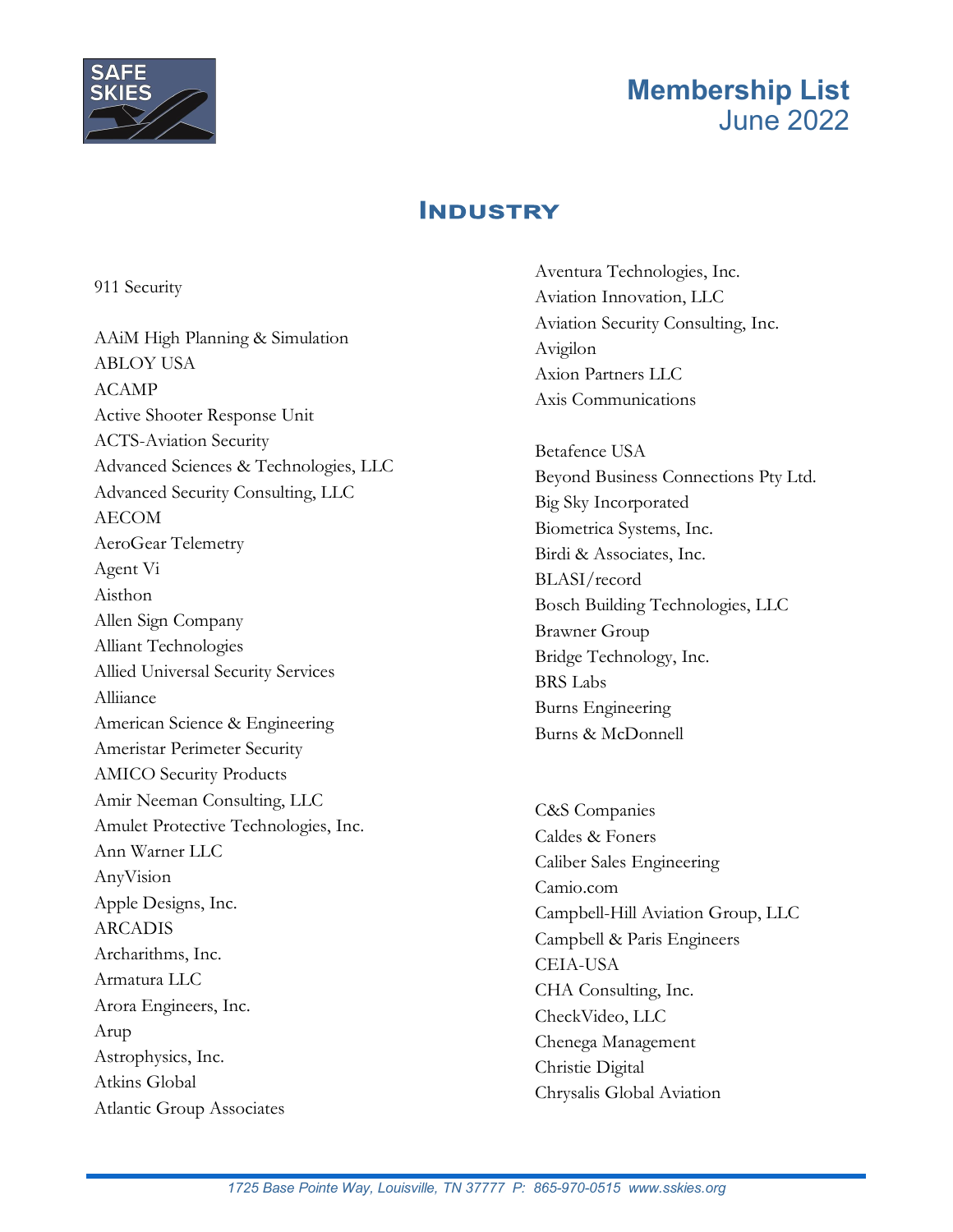

#### **INDUSTRY, CONT'D.**

Cignal LLC ClearSite Communications, Inc. Cognex Corporation Command Consulting Group Convergint Technologies Copenhagen Optimization, Inc. Covenant Aviation Security, LLC CP2, Inc. Creative Information Technology, Inc. Creo Strategies, LLC CrisisGo CrowZnest Consulting Cyprus Lake

Dallmeier Electronic, USA, Inc. Databuoy Corporation DeCosta Consulting, LLC Delta Airport Consultants, Inc. Dodson Aviation Security Consulting, LLC Domo Tactical Communication DOWL Dragoon Security Group DroneShield, LLC DVTEL, Inc. Dynetics

Eagl Technology, LLC Eagle Hill Consulting Eagle Security Group, Inc. Easier ECSI International, Inc. Electro Optical Industries, Inc. ELERTS Corporation Emergency Preparedness Solutions, LLC Eno Center for Transportation Enterprise Sentinel Authentication Everbridge Evolon Technology, LLC Evolv Technology ExitSentry Exstare Federal Services Group, LLC

FaceFirst Faith Group LLC Fast Systems AG Fieldprint Inc. Fire Team Security Firstline Transportation Security **FLIR** Fotech Solutions

G2 Security Research Group Gallagher Garda World Protective Services Garrett Metal Detectors Garver, LLC **GCR** General Dynamics IT Genetec Gensler Geutebruck USA Inc. Ghafari Associates Global GRAB Technologies, Inc. GoPrincipato Consulting LLC Gresham, Smith and Partners Guidepost Solutions LLC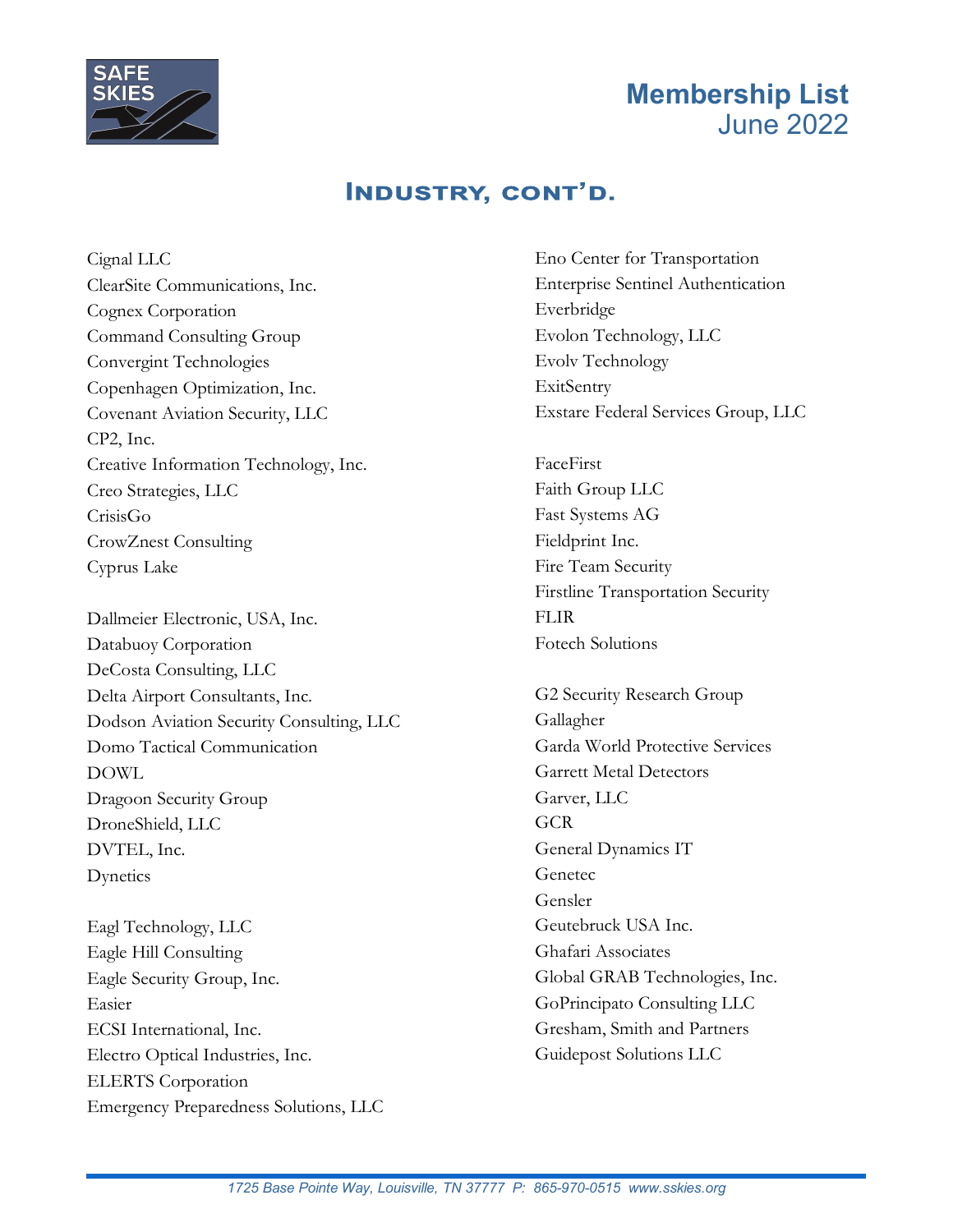

#### **INDUSTRY, CONT'D.**

Hakimo Hanson Professional Services HDR Architecture HDR Engineering HID Global Hikvision USA Inc. Honeywell Building Solutions Honeywell Security Group Horton Automatics HSS Inc. Huntleigh USA Corporation HySecurity Gate Operators

I2i Global Technology Solutions LLC ICYRCOM Identification Technology Partners, Inc. IDV Solutions IEM Imageonix Technologies LLC Incident Management Team Innovative Signal Analysis, Inc. Innovative Wireless Technology Integral Research Solutions Group Integrated Decision Engineering Analysis, Inc. Integrated Security Corporation Intelligent Automation, Inc. Intelligent Design Systems, Inc. (IDSRFID) Intellisoft Intermedix International Security Concepts, Inc.

International Security Defense Systems LLC InterVISTAS Consulting, Inc. Isotec Security, Inc.

J & M Security Solutions **JETProtect** JWI

K2 Security Consulting, Inc. K-9 Search on Site, LLP K&G Spectrum Inc. Kai Solutions Group LLC Keir Response Group LLC Keith Stadler and Associates, LLC Kimley-Horn & Associates Kontek Industries Inc. Kotra

L3 Harris Technologies LAM LHA USA LLC Landrum & Brown LanTech, Inc. Leibowitz & Horton Airport Mgmt. Consultants Leidos LeighFisher Liteye Systems, Inc. Lost Returns, Inc. LufCo Lumidigm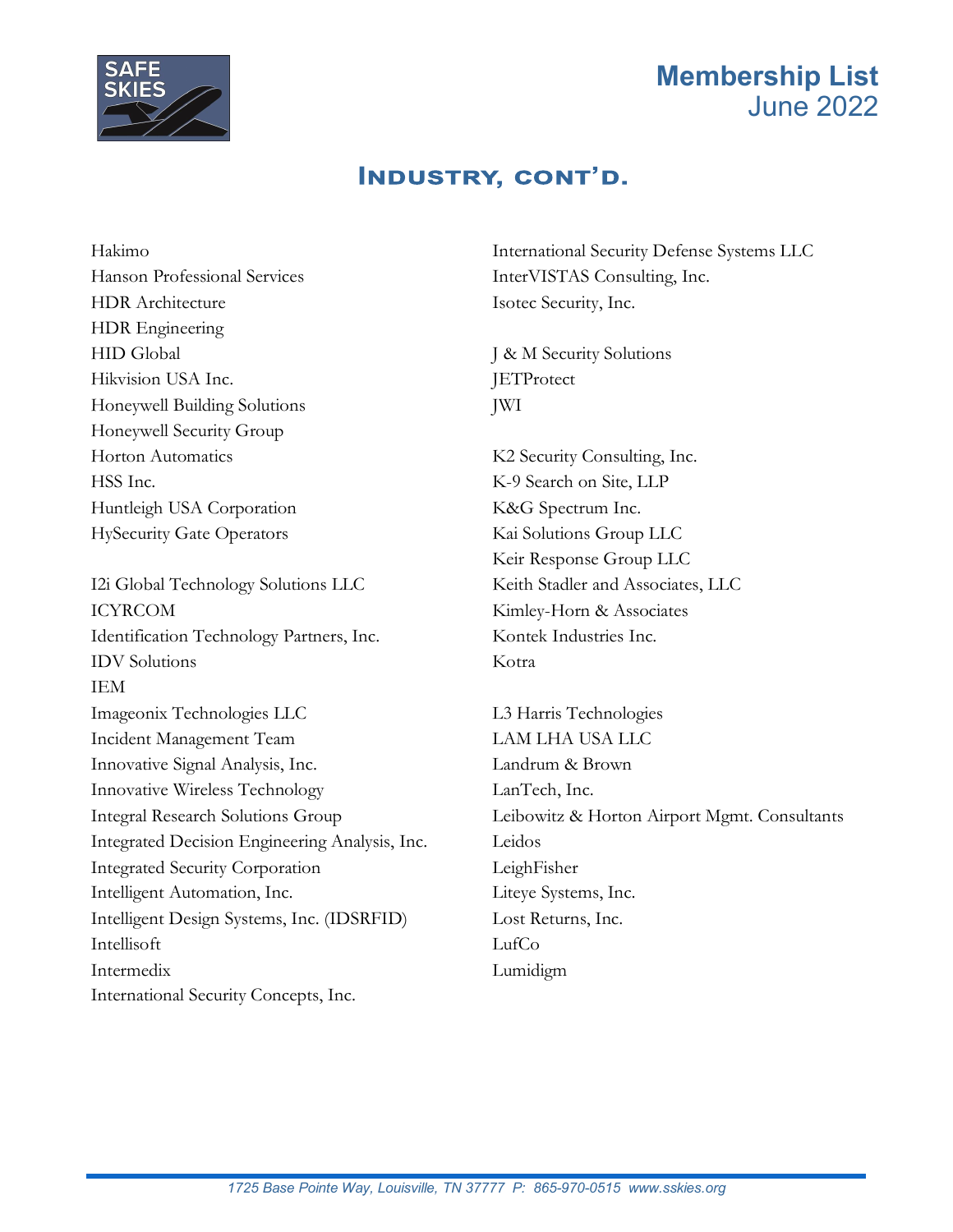

#### **INDUSTRY, CONT'D.**

M2P Consulting Mead & Hunt, Inc. Michael Baker International, Inc. Montgomery Consulting Group, Inc. MOOG Morpho Detection, Inc. Mott MacDonald Moye Consulting MRA Communications LLC of McLean Munich Airport US Holding LLC

NACO (Royal HaskoningDHV) NATA Compliance Services NEC Corporation of America Newcastle Consulting, LLC Newton Security, Inc. NextGen Systems Group Inc. NorthSouth GIS LLC

Oasis USA Oberthur Technologies Opgal OptaSense Inc. Overhead Door Corporation

P&L E-Communications, LLC Paige DataCom Solutions Parabit Systems Parrish & Partners, LLC Perimeter Security Solutions PGA Engineers, Inc. Pharovision, LLC Pivotal Vision PlaneGard

Plymouth Rock Technologies PMA Consultants Premise One Productive Solutions Professionals.aero Prospecta Technologies Pro Wear Gear Inc. Pueblo Technology Group, Inc. Pure Tech Systems

Q&D Construction LLC Qognify Quantum Secure QuinnWilliams

RAE Security Rapiscan Systems Raytheon Technologies Company Record-USA RedSec1 Remote Tracking System, Inc. reVision, Inc. Rockwell Collins Ross & Baruzzini Rovertech International Inc.

Safeguard 19 & SAFERPLUS Safety Research Corporation of America SAFRAN MorphoTrak, Inc. Salus Solutions LLC ScanTech Identification Beam Systems LLC Scriptel Corporation Searidge Technologies, Inc. SecureInsights